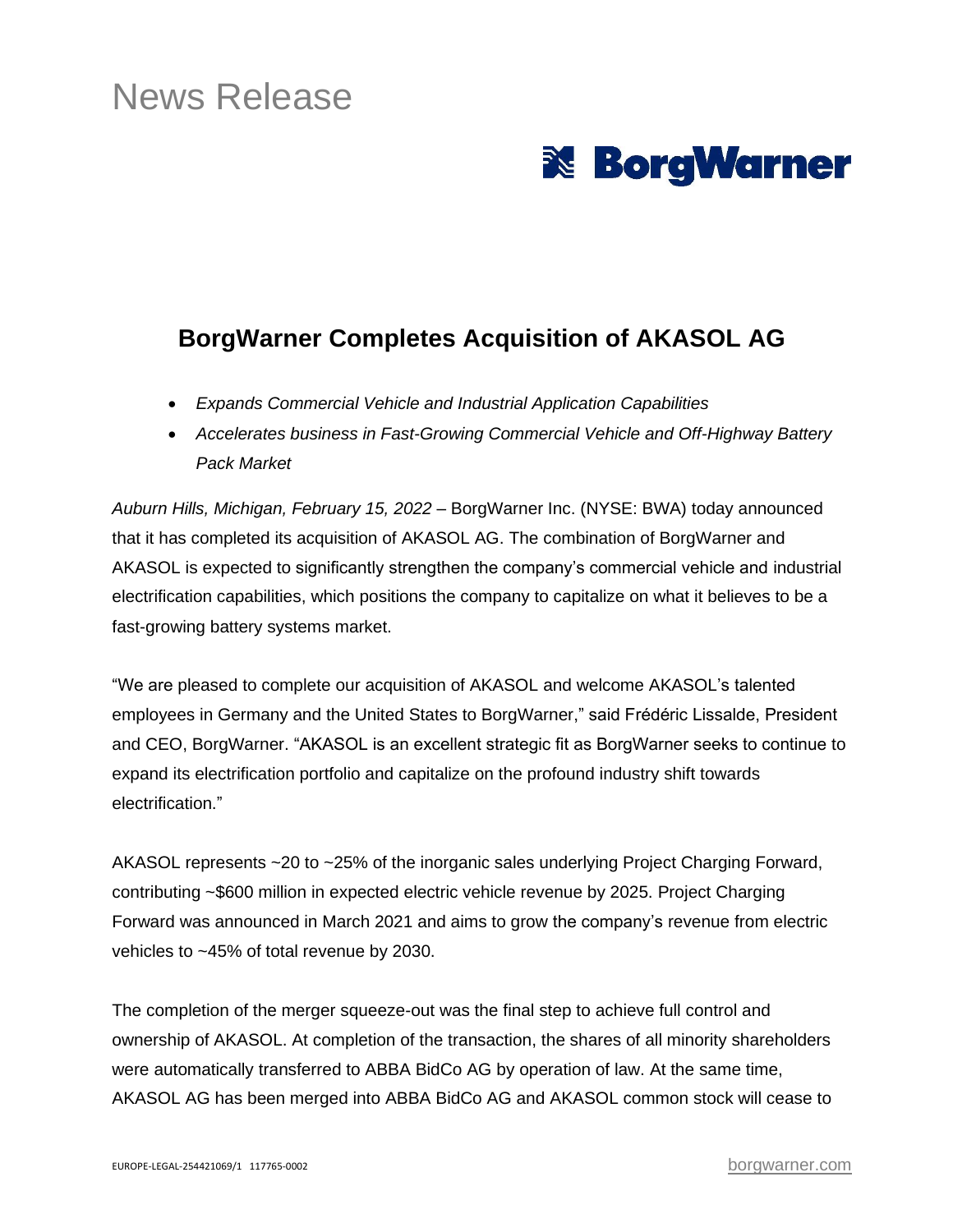be traded on the relevant Stock Exchanges. Sven Schulz, the former CEO of AKASOL, will continue in a consulting role with BorgWarner through the second quarter of the year.

#### **About BorgWarner**

BorgWarner Inc. (NYSE: BWA) is a global product leader in delivering innovative and sustainable mobility solutions for the vehicle market. Building on its original equipment expertise, BorgWarner also brings market-leading product and service solutions to the global aftermarket. With manufacturing and technical facilities in 93 locations in 22 countries, the company employs approximately 49,000 people worldwide. For more information, please visit borgwarner.com.

**Forward-Looking Statements**: This press release may contain forward-looking statements as contemplated by the 1995 Private Securities Litigation Reform Act that are based on management's current outlook, expectations, estimates and projections. Words such as "anticipates," "believes," "continues," "could," "designed," "effect," "estimates," "evaluates," "expects," "forecasts," "goal," "guidance," "initiative," "intends," "may," "outlook," "plans," "potential," "predicts," "project," "pursue," "seek," "should," "target," "when," "will," "would," and variations of such words and similar expressions are intended to identify such forward-looking statements. Further, all statements, other than statements of historical fact contained or incorporated by reference in this press release that we expect or anticipate will or may occur in the future regarding our financial position, business strategy and measures to implement that strategy, including changes to operations, competitive strengths, goals, expansion and growth of our business and operations, plans, references to future success and other such matters, are forward-looking statements. Accounting estimates, such as those described under the heading "Critical Accounting Policies and Estimates" in Item 7 of our most recently-filed Annual Report on Form 10-K ("Form 10-K"), are inherently forward-looking. All forward-looking statements are based on assumptions and analyses made by us in light of our experience and our perception of historical trends, current conditions and expected future developments, as well as other factors we believe are appropriate under the circumstances. Forward-looking statements are not guarantees of performance, and the Company's actual results may differ materially from those expressed, projected or implied in or by the forward-looking statements.

You should not place undue reliance on these forward-looking statements, which speak only as of the date of this press release. Forward-looking statements are subject to risks and uncertainties, many of which are difficult to predict and generally beyond our control, that could cause actual results to differ materially from those expressed, projected or implied in or by the forward-looking statements. These risks and uncertainties, among others, include: supply disruptions impacting us or our customers, such as the current shortage of semiconductor chips that has impacted original equipment manufacturer ("OEM") customers and their suppliers, including us; commodities availability and pricing; competitive challenges from existing and new competitors including OEM customers; the challenges associated with rapidly-changing technologies, particularly as relates to electric vehicles, and our ability to innovate in response; uncertainties regarding the extent and duration of impacts of matters associated with the COVID-19 pandemic, including additional production disruptions; the difficulty in forecasting demand for electric vehicles and our electric vehicles revenue growth; the possibility that the proposed acquisition of Santroll's light vehicle eMotor business will not be consummated; the ability to identify targets and consummate acquisitions on acceptable terms; failure to realize the expected benefits of acquisitions on a timely basis including our recent acquisition of AKASOL AG and our 2020